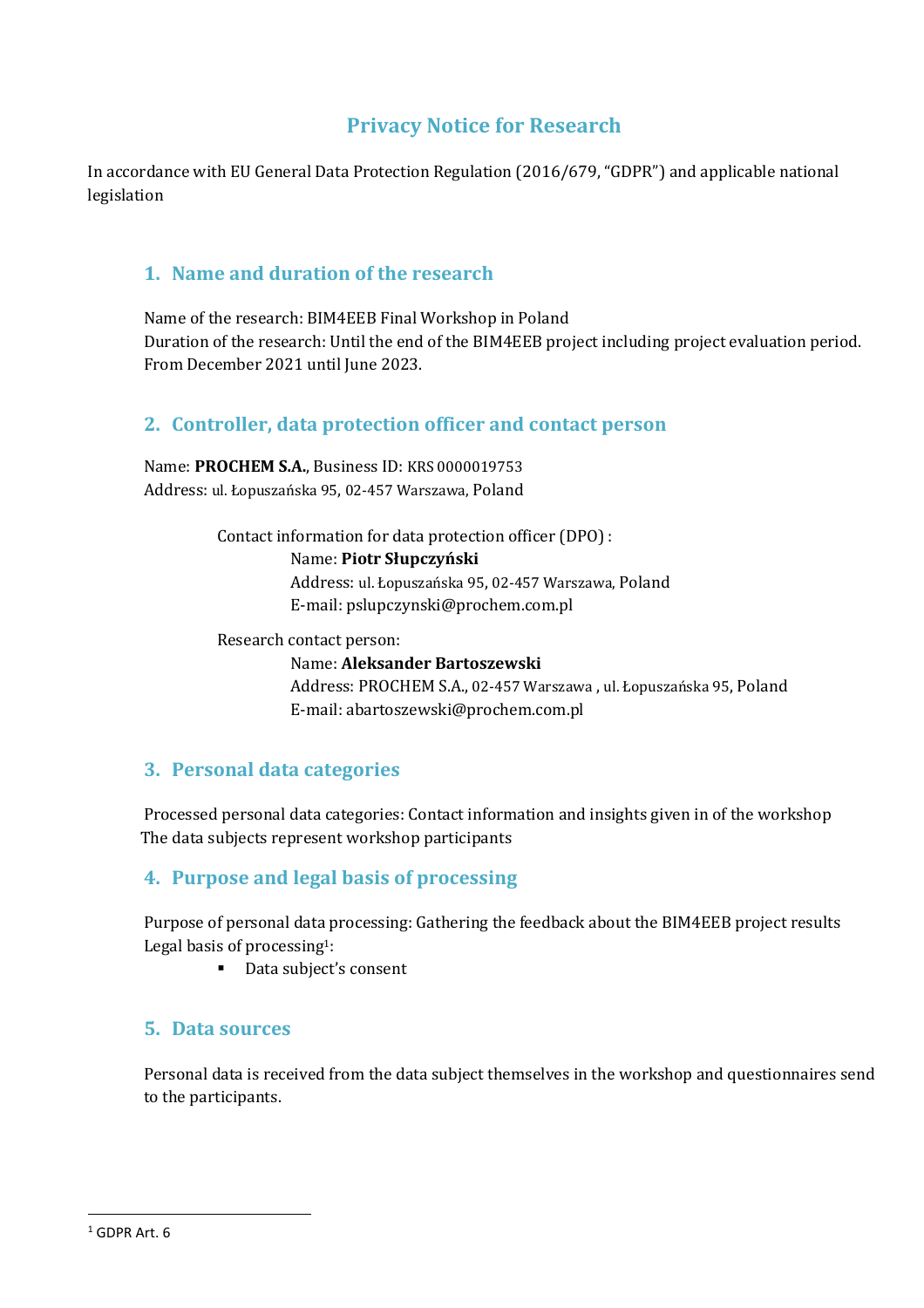## **6. Recipients or categories of recipients**

Personal data is:

- contact information is collected while registering to the workshop. PROCHEM S.A. contact person (Aleksander Bartoszewski) will collect the information and store it in PROCHEM S.A. information systems. A list of participants can be provided if the project funding agency (EU Commission) will require the list of participants. Names and contact information will not be published.
- personal insights may be expressed in the online workshop and the workshop may be recorded, but names of participants will not be shown if the recording is published
- PROCHEM S.A. contact person (Aleksander Bartoszewski) will collect the questionnaire answers and anonymize the data before providing it to other project partners for the analyses.

## **7. Transfers outside the European Union or the European Economic Area**

The personal data is not regularly but may exceptionally be transferred outside the EU or EEA if this is necessary to ensure appropriate and cost-effective implementation of the processing purpose, such as in case of technical reasons related to PROCHEM S.A. service provider. In such cases, the transfer is done in accordance with requirements of GDPR and applicable legislation.

In case of absence of European Commission ("EC") adequacy decisions, EC standard contractual clauses are used as appropriate or suitable safeguards for these data transfers. Whenever EC adequacy decisions are applicable PROCHEM S.A. may rely on them.

### **8. Automated decision making**

No automated decision-making or profiling which produces legal effects or has similar material effects concerning the data subject is made.

## **9. Retention period of personal data after the research**

 After the research, research data may be retained as open data. Research data is stored in the Zenodo platform for Open Data in research.

## **10. Protection principles**

In performance of research, research data:

**EXECUTE:** is anonymized before commencing the research

Manually processed personal data is protected

Personal data processed in data systems is protected with:

- user name
- password
- access control with IP address
- user monitoring (log)
- access control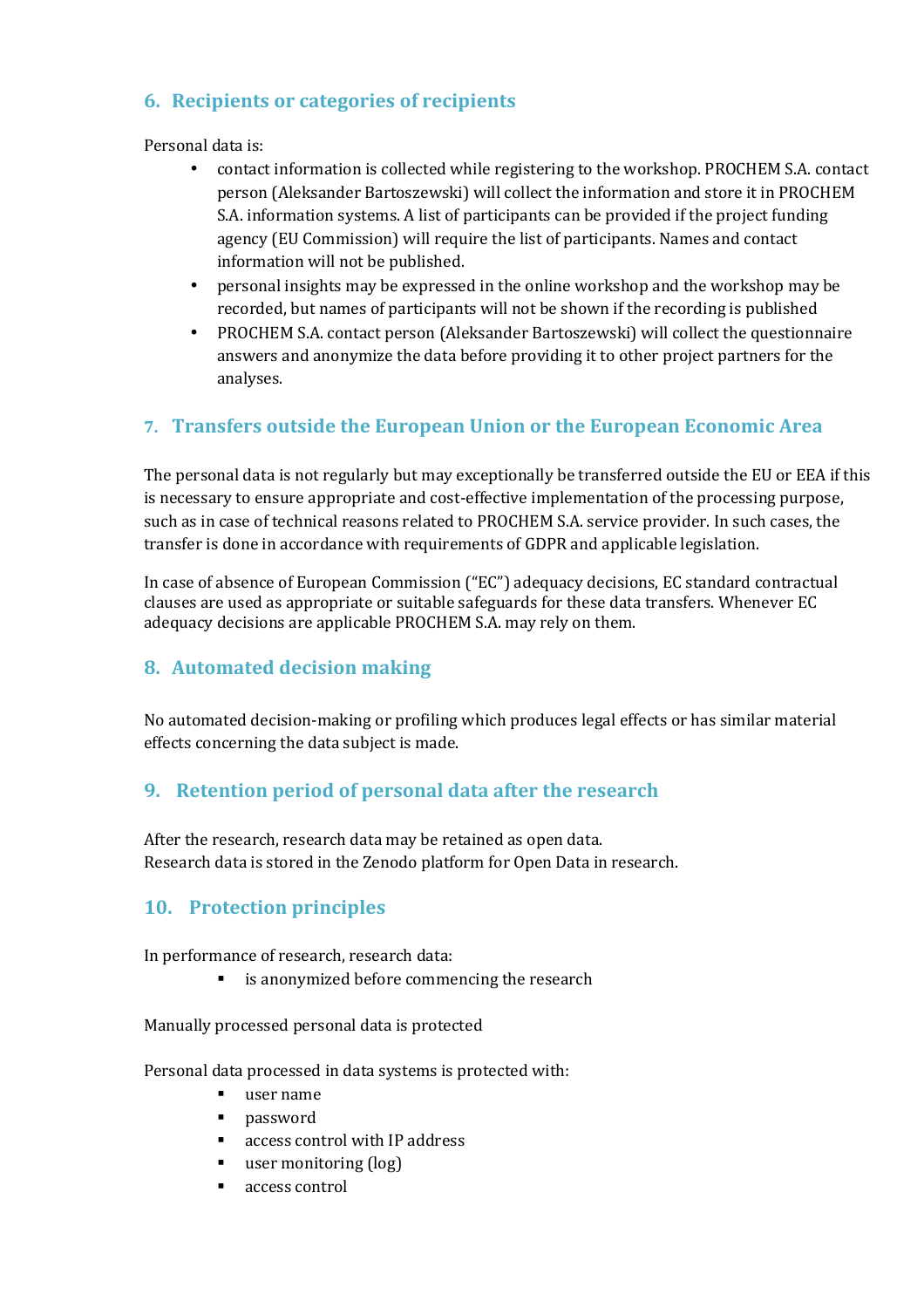# **11. Rights of the data subjects**

The data subjects have the rights listed below, which however may be exempted from and/or not applied on grounds set forth in applicable legislation. Exemptions and restrictions are considered for each case separately.

#### **The data subject can exercise these rights by contacting Controller:**

- Right to withdraw consent
- Right of access
- Right to rectification
- Right to erasure
- Right to restriction of processing
- Right to data portability
- Right to lodge a complaint with a supervisory authority

#### **Description of data subject's rights:**

#### **Right to withdraw consent**

If the processing is based on consent, the data subjects have the right to withdraw their consent on which the processing is based on. This shall not affect the lawfulness of processing based on consent before its withdrawal.

#### **Right of access**

The data subjects have the right to obtain from the controller confirmation as to whether or not personal data concerning him or her is being processed and access to his or her personal data and information concerning the processing of his or her personal data.

#### **Right to rectification**

The data subjects have the right to obtain from the controller rectification of inaccurate personal data concerning him or her. The data subjects have the right to have incomplete personal data completed.

#### **Right to erasure ("right to be forgotten")**

The data subjects have the right to obtain from the controller the erasure of personal data concerning him or her.

#### **Right to restriction of processing**

The data subjects have the right to obtain from the controller restriction of processing.

#### **Right to object**

The data subjects have the right to object to processing of personal data concerning him or her.

#### **Right to data portability**

Where the processing is based on the data subject's consent and carried out by automated means, the data subjects have the right to receive the personal data concerning him or her, which he or she has provided to the Controller and have the right to transmit those data to another controller.